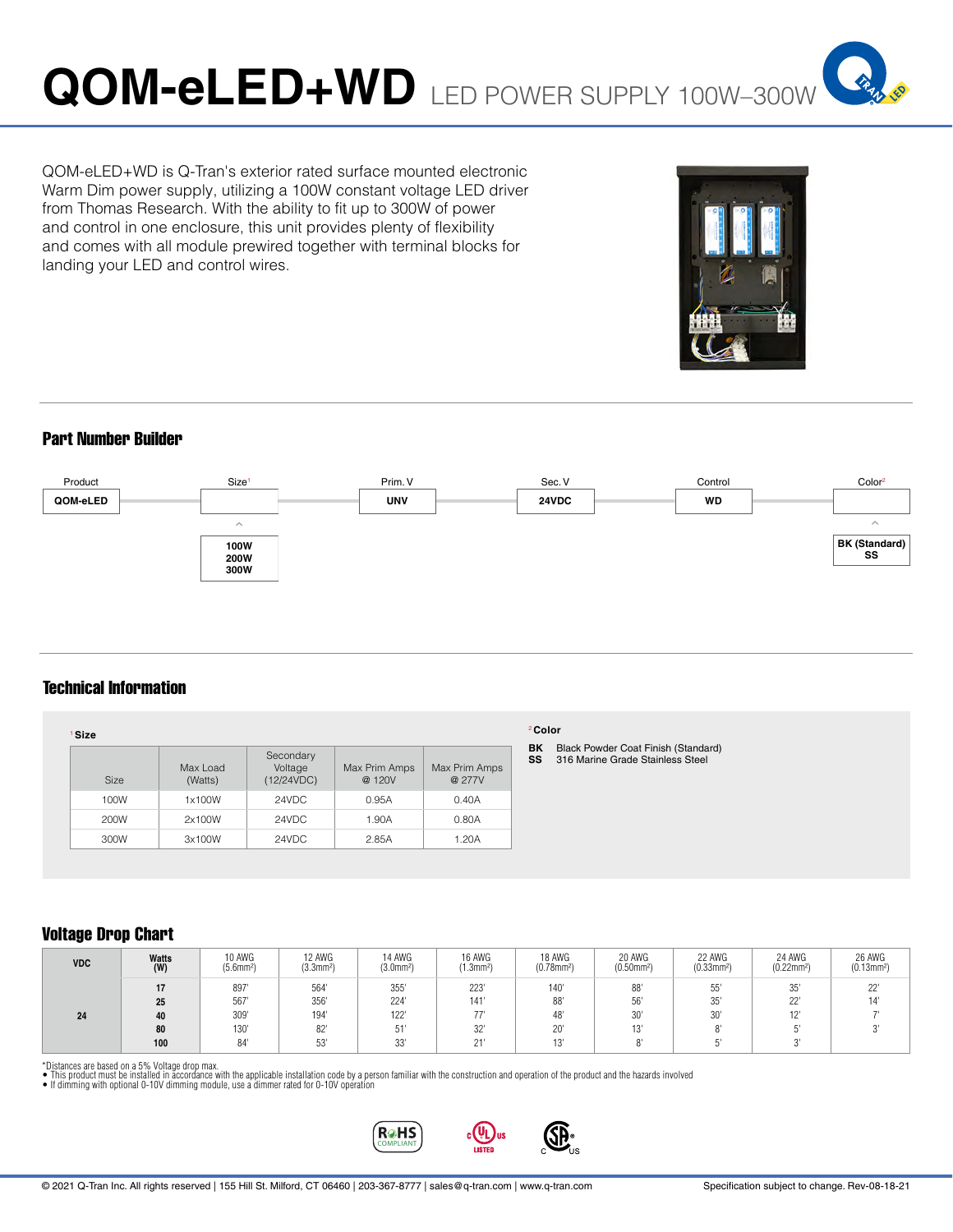# **QOM-eLED+WD** LED POWER SUPPLY 100W–300W







#### Housing

- 18 gauge welded steel enclosure: 15.4"L x 9.22"W x 4.90"D
- Door: 14.5"L x 9.27"W
- Knockouts: 9
- Built-in support bracket incorporated to secure housing for surface mounting

### **Performance**

- Power Supply
	- : Rated for surface mount or outdoor use
	- : Fully rated to operate low voltage load at listed wattage (No derating required)
	- : Voltage regulation to 2% or less of rated output voltage
	- : The ability to be dimmed using 0-10V dimming
	- : Universal input range of 120-277 Vrms
- **Low Voltage Lighting Systems** : CSA Class 3425-15 and Class 3425-95
- **LED Landscape Lighting System Components** : CSA Class 3402-15 and Class 3402-95
- : Short circuit protection (SCP)
- : Over voltage protection (OVP)
- : Over current protection (OCP)
- : Live tested by the manufacture to ensure proper operation
- : Manufacturer offers a minimum of 5 years warranty
- Terminal blocks is made of tin plated copper with a voltage rating of 300V and a current rating of 40A
- Limited output voltage and current, plus isolation for safe operation
- Q-Tran Proprietary dimming curve
- Controllable with 0-10V input for Warm-Dim functionality
- 0-10V dimming down to 0%
- Fully potted driver(s) for moisture resistance
- Suitable for dry, damp, and wet locations
- Surface mount only
- Primary voltage universal (120-277V)
- Wide operating temperature range: -40˚F to 104˚F
- Fits up to (3):100W 24 VDC driver(s) and Warm Dim Module
- 5 years warranty
- Driver has Class A sound rating
- Class 2 output
- CSA #239924
	- **Low Voltage Lighting Systems** : CSA Class 3425-15 and Class 3425-95
		- : CSA Standard C22.2 No. 250.0-08 Luminaires
	- : UL 2108 Low Voltage Lighting Systems
	- : ANSI/ UL Standard 2108 Low Voltage Lighting System
	- : ANSI/ UL Standard 8750 Light Emitting Diode (LED) Equipment for Use in Lighting Products
	- : CSA Std C22.2 No 250.13-14 Light Emitting Diode (LED) Equipment for Lighting Applications **Landscape Lighting Systems**
	- : CSA Class 3402-15 and Class 3402-95
	- : CSA Standard C22.2 No. 250.7-07 Extra-Low-Voltage Landscape Lighting Systems
	- : ANSI/ UL Standard 1838 Low Voltage Landscape Lighting Systems
	- : ANSI/ UL Standard 8750 Light Emitting Diode (LED) Equipment for Use in Lighting Products
	- : CSA Std C22.2 No 250.13-14 Light Emitting Diode (LED) Equipment for Lighting Applications

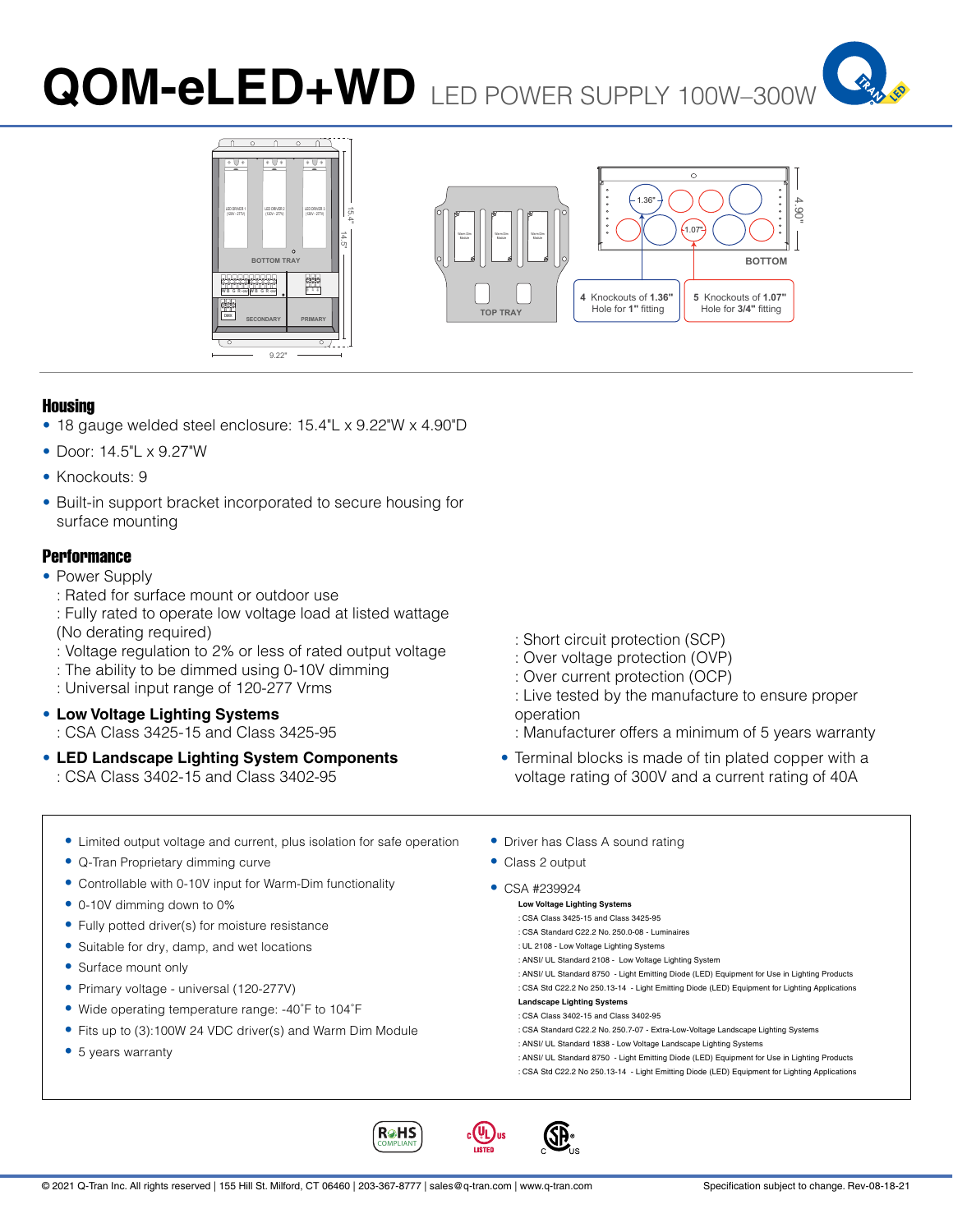

# Specifications **Protections**

| Input                      | 24VDC |      |      |
|----------------------------|-------|------|------|
| Input Voltage (Vrms)       | 120   | 230  | 277  |
| Input Current, max (Arms)  | 0.98  | 0.51 | 0.43 |
| Inrush Current, max* (Apk) |       | 20   |      |
| Input Frequency (Hz)       | 50/60 |      |      |
| Input Power (W)            | 177   |      |      |
|                            |       |      |      |

| Output                  | 3000K | 2000K |  |
|-------------------------|-------|-------|--|
| Output Voltage, nom (V) | 24    | 24    |  |
| Output Current (A)      | 2.0   | 1.5   |  |
| Output Power (Wmax)     | 100   | 100   |  |
| Dimming 0-10V, max      | 2mA   |       |  |

| Environmental           | Min  | <b>Nom</b> | Max |
|-------------------------|------|------------|-----|
| THD $(%)$               | ---  | ---        | 20  |
| PF(%)                   | 0.90 | ---        | --- |
| Case Temp $(^{\circ}C)$ |      |            | 90  |

\*- 200us event



- Short Circuit Protection (SCP)
- Over Voltage Protection (OVP)
- Over Current Protection (OCP)
- Class 2 Output

### **Compliance**

- EMI Spec : FCC 47 Part 15 : EN61000-3-2
- CSA Certified : UL-2108
	- : UL-1838
		- : UL-8750
		- : CSA C22.2 No 250.7-07
		- : CSA C22.2 No 250.0-08
		- : CSA C22.2 No 250.13-14

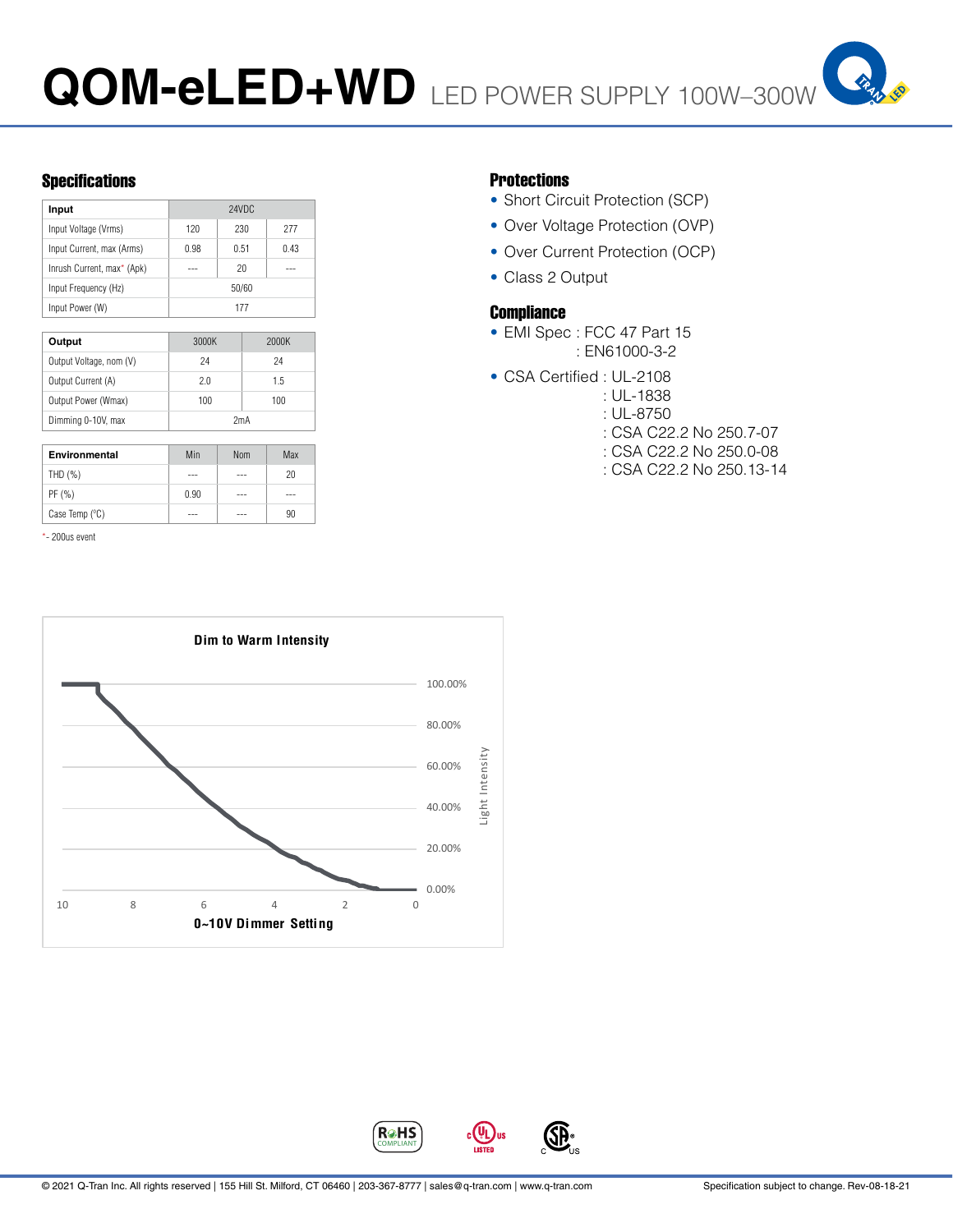



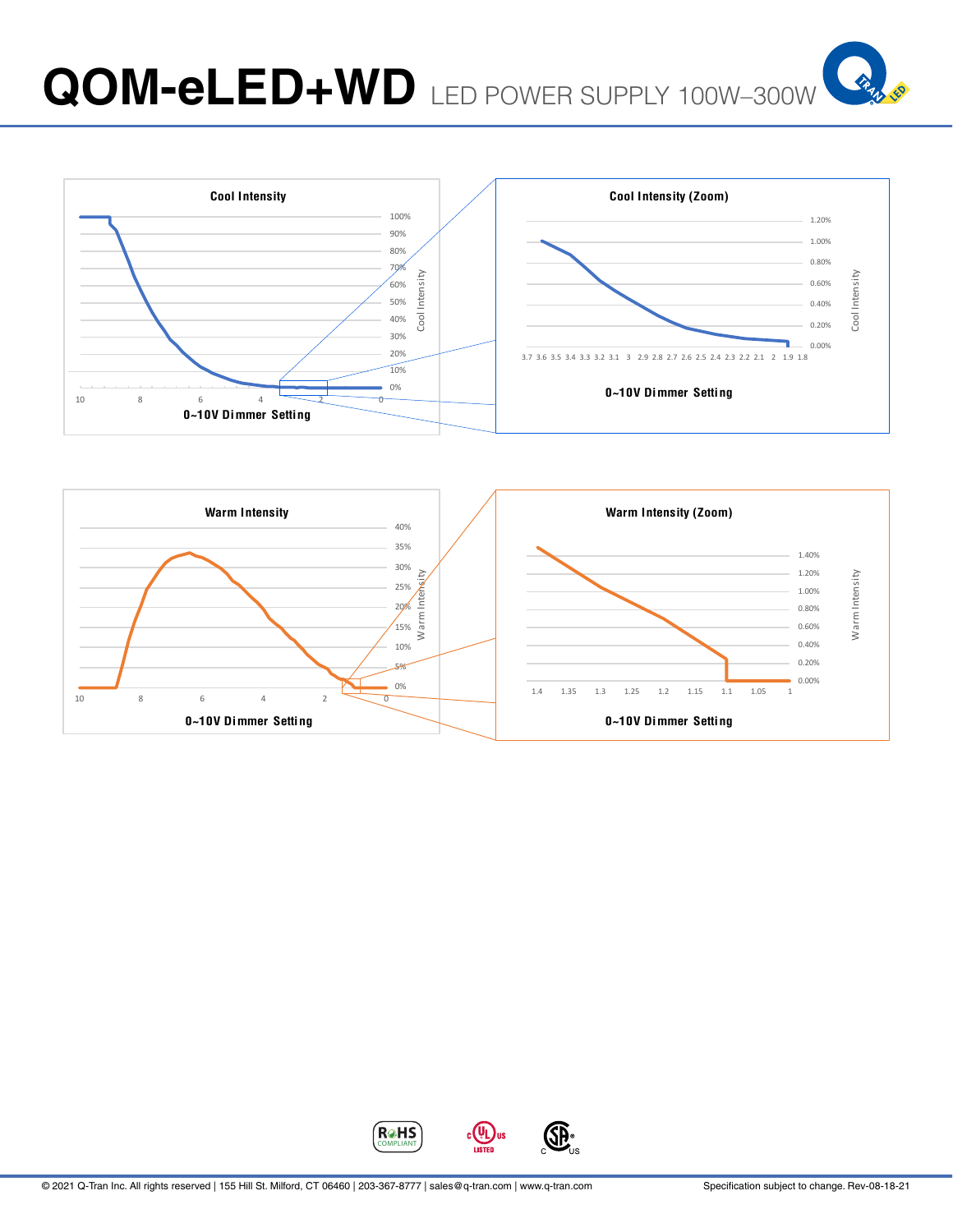